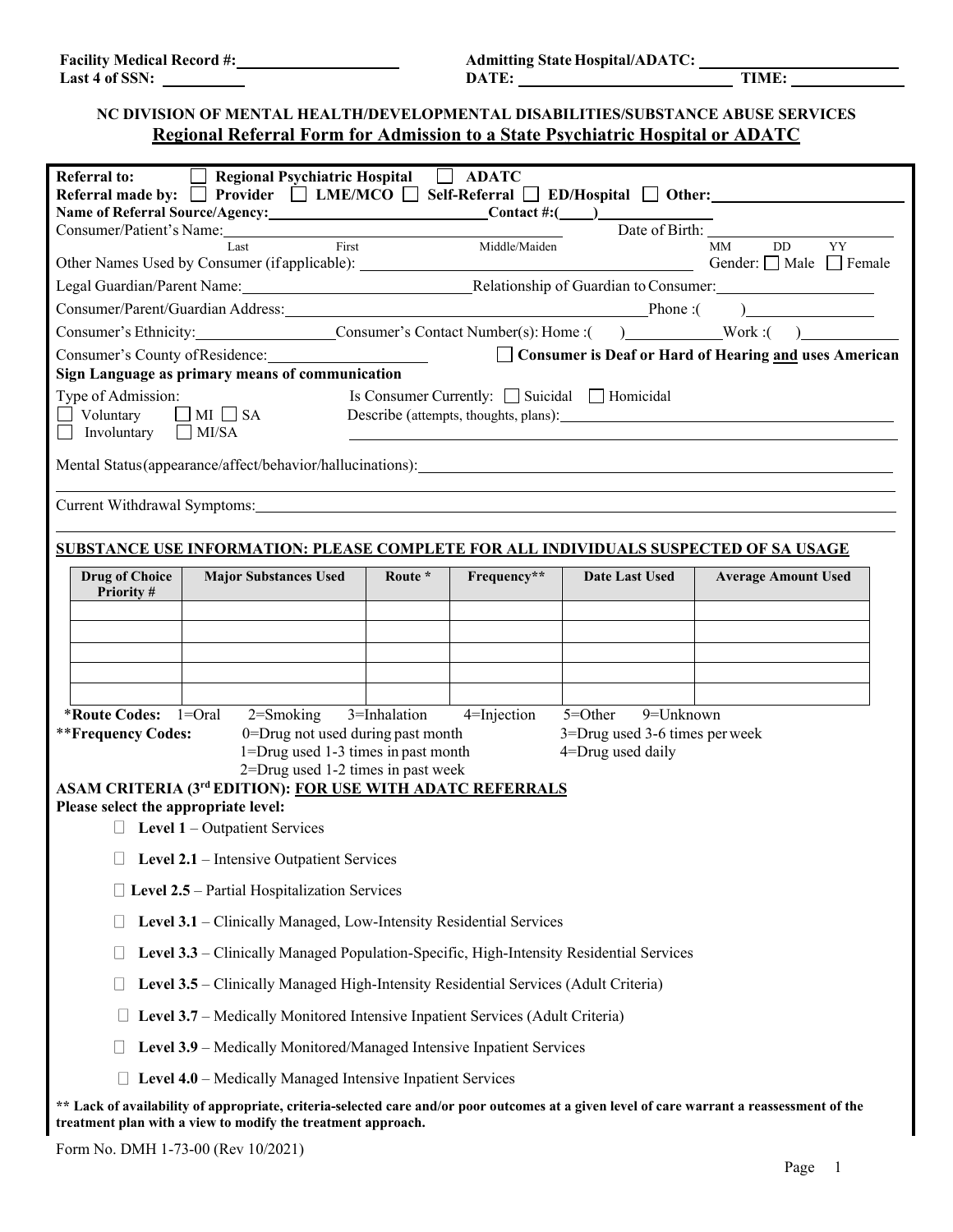| CONSUMER'S/PATIENT'S NAME:                                                                                                                                                                                                                                                                                                                                                                     |
|------------------------------------------------------------------------------------------------------------------------------------------------------------------------------------------------------------------------------------------------------------------------------------------------------------------------------------------------------------------------------------------------|
| <b>FEMALE ADATC REFERRAL: CHECK ALL THAT APPLY</b><br>$\Box$ Individual is pregnant: $\Box$ Yes, # weeks $\Box$ No $\Box$ Unknown<br>If yes, include ALL prenatal care information<br>$\Box$ Individual has custody of child(ren): $\Box$ Yes $\Box$ No If no, who has custody: $\Box$                                                                                                         |
| FEMALE WBJ-ADATC REFERRAL: CHECK ALL THAT APPLY<br>□ Child under 1 year of age will accompany individual to WBJ<br>If yes, include ALL of child's medical record<br>$\Box$ Involvement by Department of Social Services: $\Box$ Yes $\Box$ No<br>If yes, include DSS contact information (DSS caseworker name, agency name and phone number)                                                   |
| <b>COMPLETE FOR ALL CONSUMERS/PATIENTS:</b>                                                                                                                                                                                                                                                                                                                                                    |
|                                                                                                                                                                                                                                                                                                                                                                                                |
| Behavioral Health Diagnoses: <b>Example 2</b> Follow SB859 procedures for MR/DD referrals                                                                                                                                                                                                                                                                                                      |
| Medical Diagnoses: New York Contract the Contract of the Contract of the Contract of the Contract of the Contract of the Contract of the Contract of the Contract of the Contract of the Contract of the Contract of the Contr                                                                                                                                                                 |
|                                                                                                                                                                                                                                                                                                                                                                                                |
|                                                                                                                                                                                                                                                                                                                                                                                                |
| PCP Available: $\Box$ Yes $\Box$ No If Yes, Please Attach If PCP is not available attach current treatment plan and/or crisis plan<br>Previous Medical/Psychiatric/SA Admission(s) to Any Hospital/Facility in the past 3 months (where, when, why):                                                                                                                                           |
| and the control of the control of the control of the control of the control of the control of the control of the                                                                                                                                                                                                                                                                               |
|                                                                                                                                                                                                                                                                                                                                                                                                |
| Medical History: $\Box$ Heart Disease $\Box$ Hypertension $\Box$ Diabetes $\Box$ Seizure Disorder $\Box$ Pregnant $\Box$ Ambulatory<br>□ Hepatitis □ Chronic Pain □ Recent Trauma □ Recent Seizure □ Asthma □ Other                                                                                                                                                                            |
| <b>Current Psychiatric Medications/Injections:</b><br><b>Current Medical Medications/Injections:</b>                                                                                                                                                                                                                                                                                           |
| Date of Last Dosage:<br>Date of Last Dosage:<br>Date of Last Dosage:<br>Date of Last Dosage:<br>Date of Last Dosage:<br>Date of Last Dosage:<br>Date of Last Dosage:<br>Date of Last Dosage:<br>Date of Last Dosage: ______________<br>Date of Last Dosage: ____________                                                                                                                       |
| Allergies:<br>,我们也不会有什么。""我们的人,我们也不会有什么?""我们的人,我们也不会有什么?""我们的人,我们的人,我们的人,我们的人,我们的人,我们的人,我们的人,我<br>History of Compliance with Medications:<br>Time Vital Signs Taken: Pulse: Pulse: Resp: Temp: Weight: Weight:<br>Labs Completed:<br>Fax applicable lab work along with referral form                                                                                                          |
| $Count Order$ Yes $□$ No<br>Pending Legal Charges: $\Box$ Yes $\Box$ No $\Box$ Detainer (County)<br>Court Order Attached<br>Unknown<br>House Bill 95 (ITP) $\Box$ Senate Bill 43 (NGRI)<br>Consumer Adjudicated Incompetent: $\Box$ Yes $\Box$ No If yes, attach copy of documentation if available<br>Is Consumer a Minor? $\Box$ Yes $\Box$ No<br>Name of Responsible Parent/Adult/Guardian: |